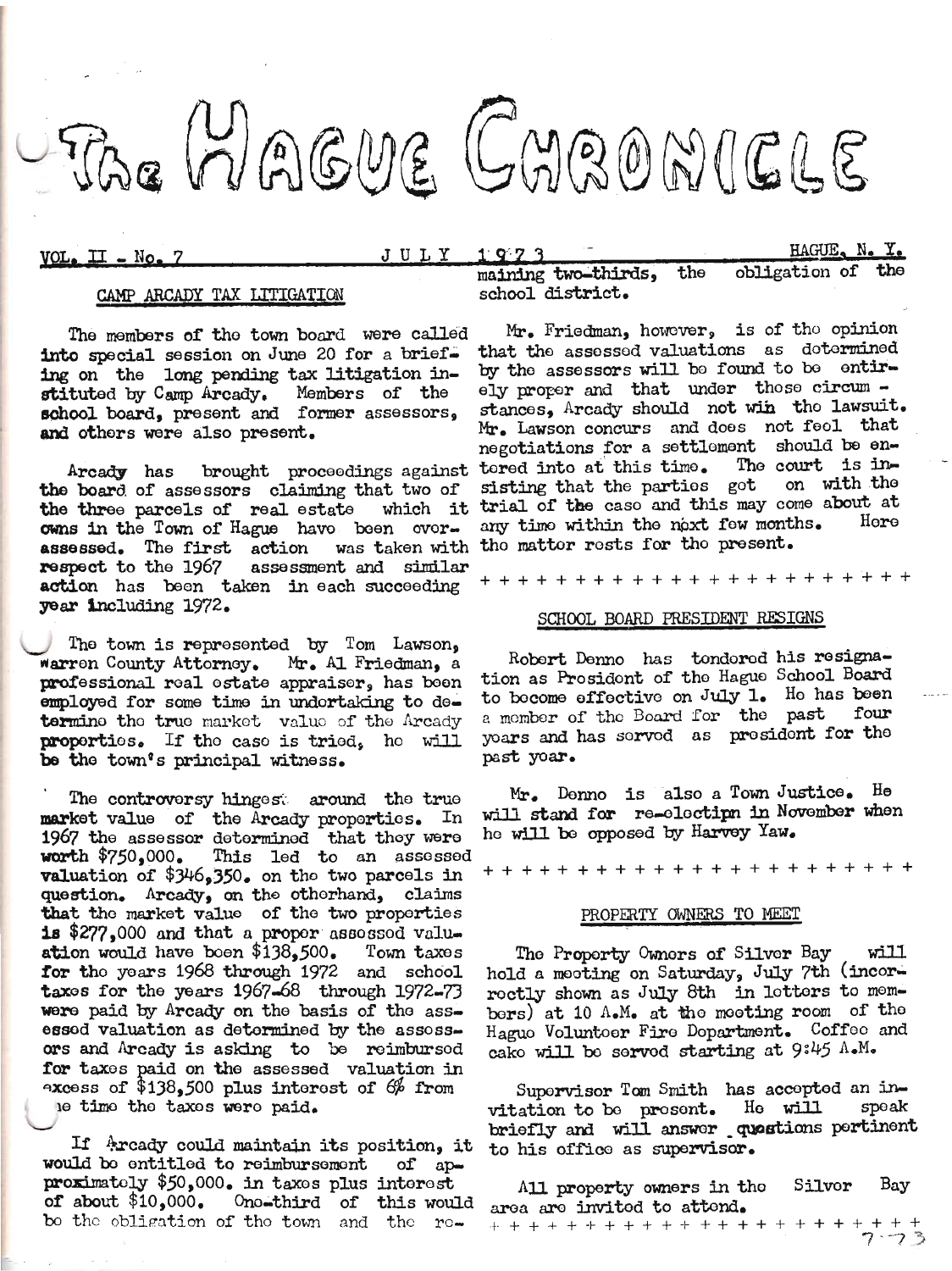THE PRECINCING Service of Society and published<br>monthly by Emil Seerve, Box 2504, Silver Bay New York 12874. It is mailed free-of-charge to all residents of the Town of Hague. It is supported financially by civic minded citizens and local civic organizations. News items and announcements of general interest to the people of Hague are solicited.

## TOWN ROADS TO BE RE SURFACED

Beginning on about July  $15<sub>s</sub>$  the town will re-surface parts of Overbrook Drive, and Split Rock, Dodd Hill and Forest Bay Roads. Equipment furnished by Warren County will be used.

## LIBRARY RECEIVES. GIFT.

The late Mrs. Ethel M. Hendriksen, a long time Hague resident, presented a substantial gift to the library shortly before she died on May 19. It was the largest gift ever made to the library. Mrs. Hendriksen stipulated that the money should be used to purchase children's books. About half the money has already been spent.

Incidentally, the Town Board has voted to allot \$100. of Federal revenue sharing funds to the library for the period January 1 to June 30, 1973. A similar allotment will be made in each six-month period through 1976.

As is customary, a year-end notice was sent to each classroom in the school listing library books which were overdue. Of the 57 books on the list, only 16 had been returned at the time of school closing. These books are in demand and perhaps the parents of the offending students should take a hand in seeing that the books are returned to the library pronto.

The library will be open on Tuesday afternoons from 1:00 to 4:00, July 3 to August 28. It is located in the school annex.

#### PLANNING BOARD MEETS

The regular monthly meeting of the Planning Board was held on. June 14th with all members present. Mssrs. Smith and Denno represented the Town Board.

Mr. Smith introduced Mr. William Davidson

who is the Director of the Lake Companion Lake George Regional Planning Board.  $\mathbf{The}$ Lake Champlain-Lake George Region includes the five counties of Clinton, Essex, Hamilton. Warren and Washington and 94 municipalities having a total population of  $\tilde{2}14$ ,  $406$ . The Regional Planning Board is presently available to provide direct technical services to local municipalities on such items as land use, environment protection, water resources, etc.

Mr. Davidson advised that at the request of Warren County officials, his Board has been requested to provide assistance to local planning boards in a number of towns, including Hague, and that he and his people have already begun to gather data which will lay the groundwork for Hague's master land use program. Maps of the town have been arranged for and the next step will be the actual identification on the maps of each... plot with reference to type of building, land use, etc. A study will be made of soil suitability, provision for water, and tho need for sewage treatment and disposal.  $Af$ ter this and other data has been gathered, Mr. Davidson's people will draft a master plan for the Town of Hague which will then be taken under consideration by the Hague Planning Board and finally submitted to the Hague Town Board for necessary action. Members of the local board will work closely with Mr. Davidson in order that the plan will fully reflect the thinking of local residents when finally put together.

The costs of the Regional Planning Board are underwritten by the five counties and come largely from Federal funds. At present no part of the cost will be paid by the Town of Hague. However, should costs exceed the amount appropriated by the regional planning Board, no more than one-eighth of the additional costs would be borne by the Town.

The Planning Board will meet again on July 19.

#### HISTORICAL SOCIETY MEETS

The annual meeting of the Hague Historical Society was held on June 20 with a record attendance of 38 members and guests.

Officers for the forthcoming year were elected, as follows: President - Emil Seerup: Vice President - Harry White: Secretary

へいう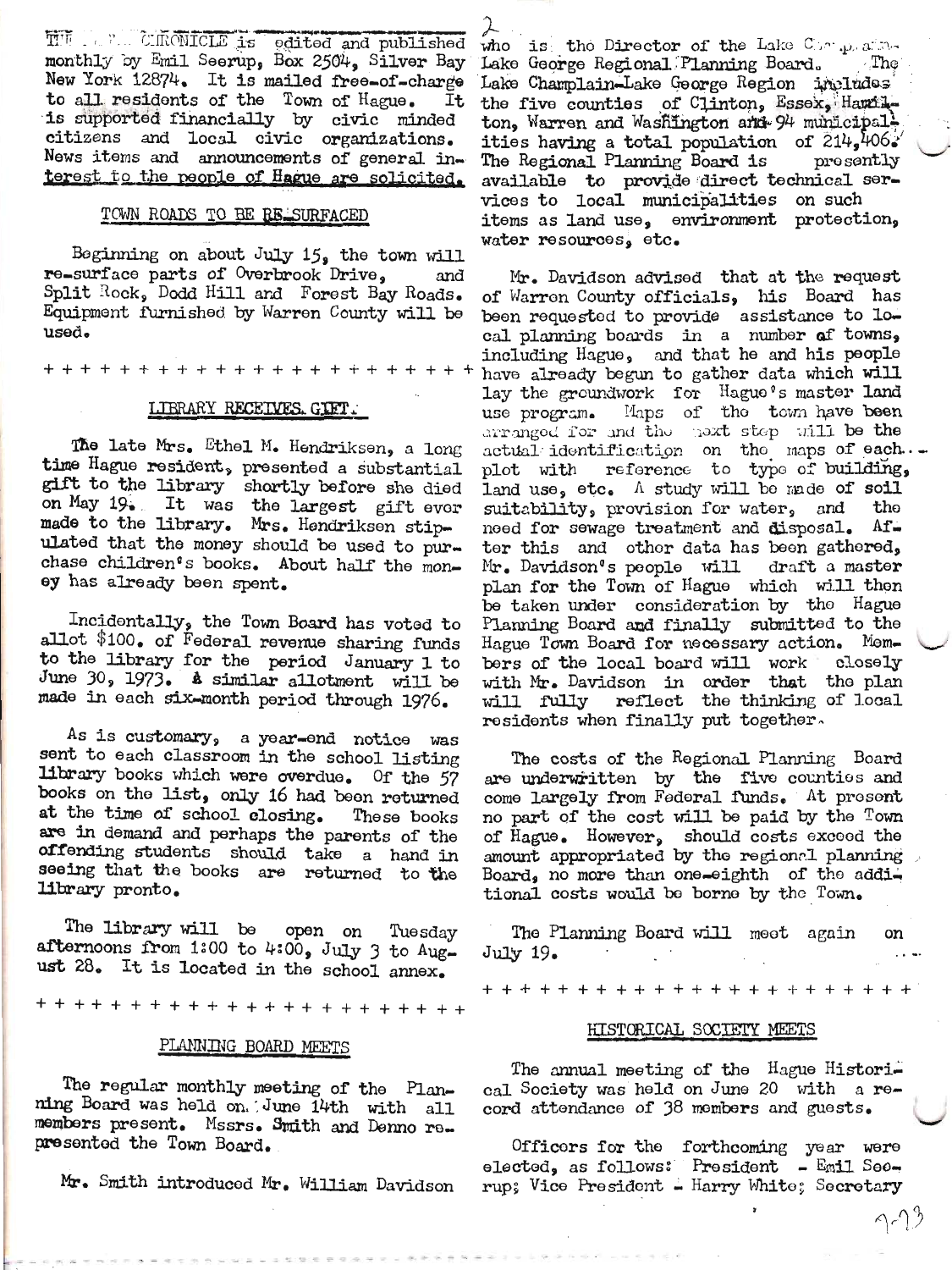y natyme

+ + + + +

with the state The program for the evening was the showing of Hammerman in Williamsburg" a film, in color and with sound, depicting the work of the blacksmith in a colonial community. Delicious refreshments were provided and served by the Mrs. Ethol Andrus and Vila s and Bros. The Line and the Fitzgerald. ු<sub>ස්</sub>ලෙස ගේ ඕඩා

بالعواقب The next meeting will be a trip to the<br>Shelburne Museum in Vermont. One of the Saturdays in September will be selected for the trip later in the summer. ់ជារៀនចំន

#### BEAUTIFICATION CONTEST

The Lake George Park Commission has announced that its regulare contests for area beautification will be held the third week in July and for marinas and service stations the latter part of August. Marion Johnson has been named chairman for the commission.

Contestants will be selected by area residents (Mrs. Joseph Streeter, Hague and Mrs. Agnes Conron, Forest Bay) and at random . by the judges. Individuals noting exceptional floral arrangements or landsqaping at residences or business properties are asked to notify Commission officials or the appropria ate area reprosentative. All contestants will be sclected and notified prior to final judging. As in other years, winners will receive handsomely framed awards.

si oblac k SCHOOL BOARD MEETING

<del>ੁਸ ਦਾ ਦ੍ਰੀ ਦ<sub>ੀ</sub> ਗਿਰਪੁਕ</del>ਰੇ<del>ਜ ਦਾ ਦਾ ਦਾ</del>

except Martin Fitzgerald present.

The bid of the Friehoffer Company to supply bread to the school during the next school year was accepted.

Announcement was made that Mrs. Boatrice McCoy, cook at the school for the past ٦2 years, is retiring. Member Edna Frasier was delegated to obtain a suitable gift to present to Mrs. McCoy. Mrs. Jane Fitzgerald was appointed to succeed Mrs. McCoy.

The boys' looker room and toilets are in need of repairs and this work will get under way shortly. Mr. Michael Fitzgerald of-

fered to inspect the school building to see what masonry and brickwork repairs would be needed. The Board suggested that he proceed and submit a proposal by June 28 at which<br>time a decision would be made as to what portion of the work could be undertaken this vear.

The president announced that negotiations with the teachers was continuing. No agreement has yet been reached.

Specifications for the new heating plant<br>are being prepared by Barker and Henry and would probably be available and out for bid early enough so that the work can be undertaken during the summer recess.

## PRIMARY ELECTION RESHLTS

There were two contests for local of-Moe in the primary election of the Republican Party on June 4. Mary Alice Statip-Town ture was the winning candidate. for Clerk. She received 99 votes with Cheri L. Denno receiving 38 and Florence Lambert,  $18$ . In the race for Superintendent of Highways, Daniel D. Bolden polled 118<br>votos with Raymond H. Monsoe receiving 40. There-were no contests in the Domocratic Party.

**+++++++++** + + + + + +++++++

# TOWN BOARD MEETING

 $^{\prime}$  . The Town Board held its regular meeting ton June 12 with all members present.

Tho. Board approved a motion that Supt. of v. Highways, Dan Beldon, be permitted to attend The Hague Central School Board held its Timbo Mow York State Superintendents of High-regular meeting on June 11 with all members P,  $_{\text{P,QX}}$  convention at Lake Placid on September 16 to 19 at Town expense.

The supervisor announced that the  $\frac{1}{2}$ mew signs for the park were being prepared and He would be in place by the end of June. also called attention to the new sign at the entrance to the Town Hall.

Mr. Belden advised that the new truck was scheduled for delivery in mid-July.

A reprosentative of the car crushor company had visited the town and indicated that either the old or the new sanitary land fill would provide a satisfactory site for its operations. Persons having cars which they